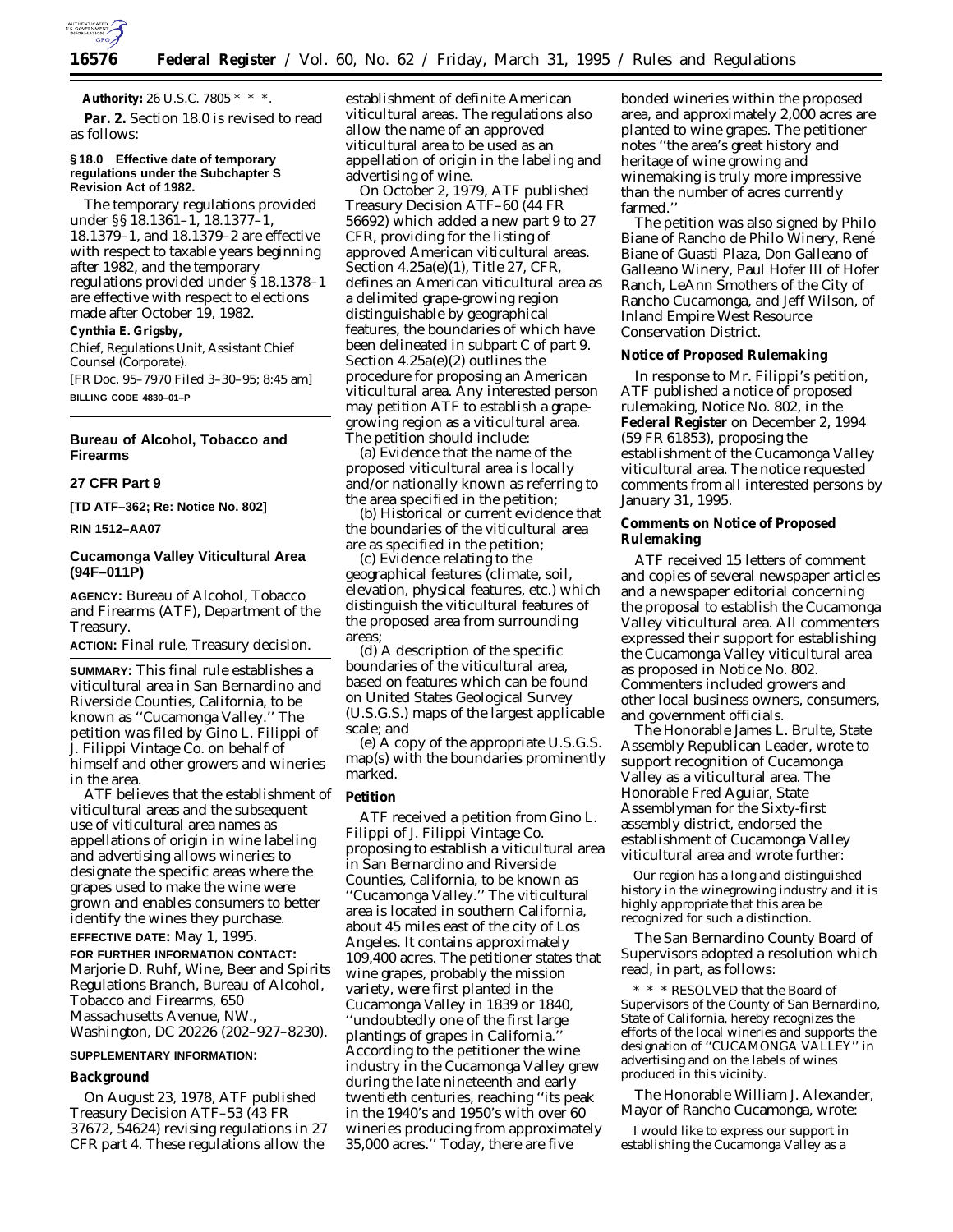viticulture area. The City of Rancho Cucamonga takes great pride in the fact that the grape vineyards and the wineries of our area contributed so much to the early history of the region. For this reason, a grape cluster has a prominent focus in both the City's seal and logo.

Allyn B. Scheu of Scheu Manufacturing Company wrote that the designation ''will help consumers to identify the origins of the wines they buy and will recognize the Cucamonga area's rich heritage of wine production.'' Charles L. Keagle, a restauranteur, also supported the designation and wrote that ''the history of the area, America's first, goes back over 100 years.''

Columnist Garry Greenberg of the Victorville, California *Daily Press*, sent in a copy of his September 15, 1994 column which reported on the filing of the petition, and described the Cucamonga Valley area as ''the home of the largest winemaking industry in the world a century ago.'' Mr. Greenberg also sent in the text of a column which he planned to publish in January 1995, encouraging readers to write in support of the proposed area.

The petitioner mailed in a clipping of an editorial from the Inland Valley *Daily Bulletin* of December 30, 1994, which concluded:

There are 122 viticultural regions in the United States, and 69 of them are in California. The next one should be in California also, in the ''Cucamonga Valley.''

### **Evidence of Name**

Evidence that the name Cucamonga Valley is locally and/or nationally known as referring to the viticultural area includes:

(a) Leon D. Adams, in *The Wines of America*, describes the Cucamonga Valley as follows:

The Cucamonga Valley, forty-five miles east of Los Angeles, has grown the bulk of Southern California wine during the present century. The vineyard area extends from Ontario east to Fontana and from the base of the San Gabriel Mountains southward to the Jurupa Hills in Riverside County. The climate, though tempered by winds from the ocean, is as warm as the northern San Joaquin Valley and is classed as Region IV.

(b) An article published in *The Sun*, a San Bernardino, California, newspaper, on March 30, 1994, titled ''Fontana winery soaks up more awards,'' described awards won by two wines from J. Filippi Vintage Co. at a recent competition and stated that the ''Ruby Port is produced from Cucamonga Valley grapes, renown for sherry and port wines.''

(c) A letter dated August 20, 1991, from the San Bernardino County Archives to the Riverside County

Historical Commission discussed designation of the Galleano Winery as a landmark. The letter makes several references to the Cucamonga Valley, mentioning locations within the proposed area such as Rancho Cucamonga, Fontana, Ontario and Mira Loma.

## **Evidence of Boundaries**

As evidence that the boundaries for the area are as specified in the petition, the previously cited excerpt from *The Wines of America*, by Leon D. Adams, states that the vineyard area of the Cucamonga Valley ''extends from Ontario east to Fontana and from the base of the San Gabriel Mountains southward to the Jurupa Hills in Riverside County.'' The San Gabriel Mountains form the northern boundary of the proposed area, and the Jurupa Hills form the eastern part of the southern boundary. The towns of Fontana and Ontario are both within the area.

The petitioner used the 560′ elevation line as the western portion of the southern boundary. He states the area south of that elevation has poor drainage and is mainly used for dairy farming.

In support of Euclid Avenue as the western boundary for the viticultural area, the petitioner gave historical information. He stated that the area west of Euclid Avenue ''was subjected to flooding from the San Antonio Canyon. In the 1940's several flood control construction projects began to solve the problem. Historically, agriculture in this area (Upland, CA) was citrus (lemons and oranges).'' He stated that citrus trees were grown there because there was a good water source and better drainage than within the viticultural area to the east of Euclid Avenue.

The eastern boundary, made up of Lytle Creek Wash, Warm River, and the Santa Ana River, marks a shift in the type of soil and the ability of the soils to drain. These characteristics will be discussed in detail in the background material on soils.

#### **Geographical Features**

The petitioner describes the viticultural area as follows:

Cucamonga Valley is an east-west oriented valley. The San Gabriel mountains form the valley's northern boundary. The San Antonio Creek, Cucamonga Creek, Deer Creek, Day Creek, San Sevaine Creeks, from west to east respectively, spread out to form alluvial fans as they descend the foothills and emerge in the Cucamonga Plain. These fans contain sand and silt deposits that create a rich mixture of fertile soil.

The viticultural area includes the area described above and the valley drained by the Cucamonga Creek to the south of this alluvial fan. These areas share characteristics of topography, soil composition and climate which distinguish the viticultural area from the surrounding areas. The petitioner provided the following evidence of the area's distinctiveness:

#### **Topography**

The U.S.G.S. topographic maps submitted by the petitioner show the viticultural area slopes gradually from 2,000 feet at the northern boundary to 560 feet at the southern boundary. The petitioner describes the San Gabriel mountains to the north of the proposed area as ''a great wall, from 8,000 to 10,000 feet high.'' The Jurupa Mountains to the southeast of the area offer another contrast as they rise steeply from the valley floor to form part of the southern boundary. The balance of the southern boundary, the 560 foot contour line, was chosen because the area at lower elevations was poorly drained and was traditionally used for dairy farming; furthermore, the nearby Prado Dam is scheduled to be raised, so the area to the south of the 560 foot contour line will be flooded.

# **Soil**

According to the petitioner, the soil in the viticultural area is ''alluvial valley floors, fans and terraces \* \* \* derived from granitic rock from the San Gabriel formation in the north.'' He further states that the wine grape vineyards in the region are ''found to be located on Delhi, Hanford, Tujunga, Gorgonio and Hilmar soil series'' and ''most vineyards are nearly level to moderately sloping  $(0-15^{\circ})$ .

The General Soil Map for southwestern San Bernardino County describes these associations as very deep, ''dominantly brownish soils that are coarse textured throughout'' and ''somewhat excessively drained to excessively drained.'' On this map, the eastern boundary in particular is distinguished by a change in the soil composition to the Hanford-Greenfield-San Emigdio association, finer textured and less well drained than the soils within the proposed area. The mountainous areas to the north and southeast of the viticultural area have shallower soils over granite, schist and sandstone.

#### **Climate**

The petitioner states that the climate in the area is ''well-suited for viticulture \* \* \*. There are relatively few nights below freezing in the winter and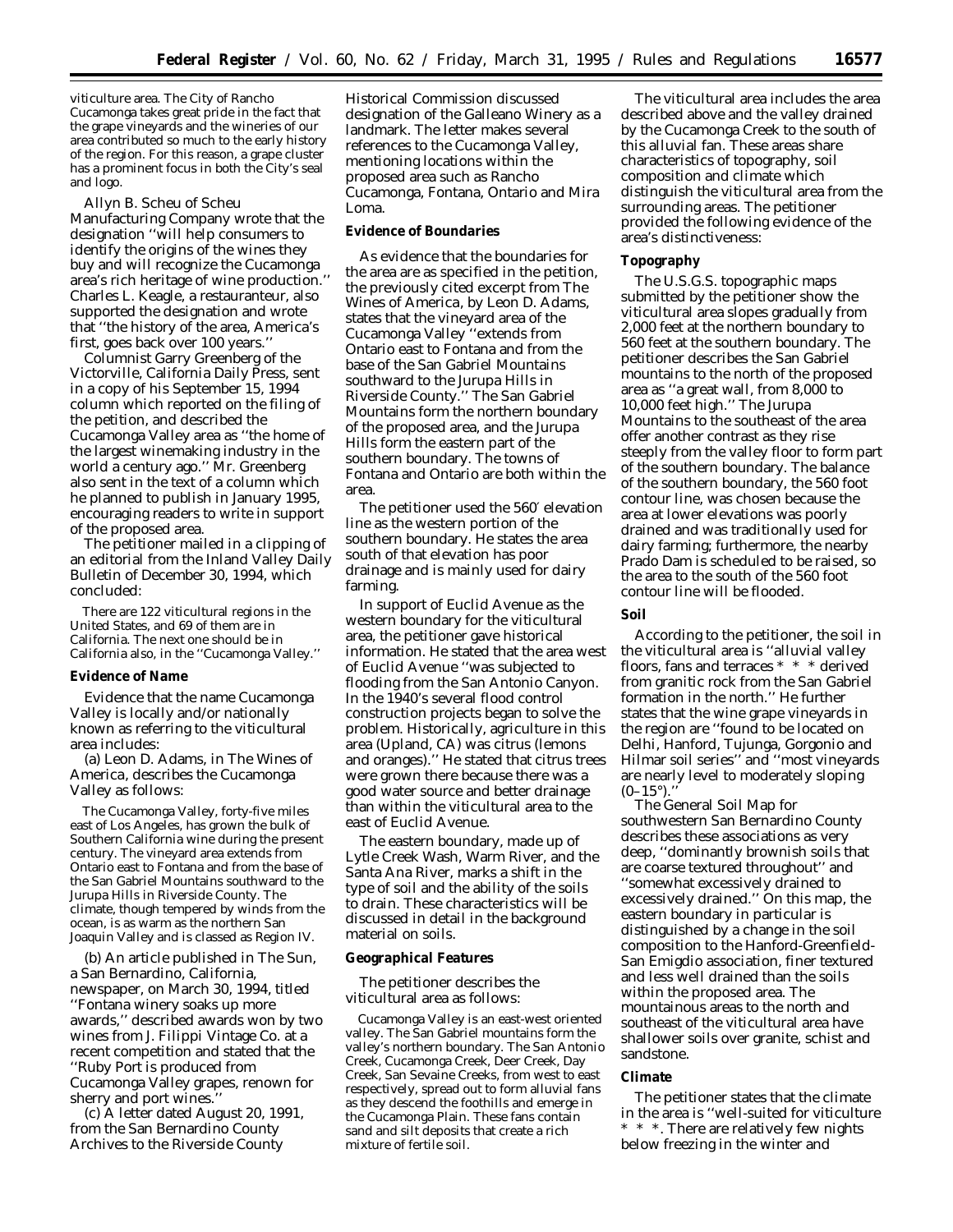summer days can be very hot, reaching temperatures over 100 degrees Fahrenheit.'' The climate is classed as Region IV, with a heat summation in the 3,501 to 4,000 degree F. range. The petitioner states this corresponds to the Ukiah, Davis and Lodi areas of California, and is warmer than the Santa Barbara, Santa Rosa and Santa Maria areas to the north and the Temecula and Rancho California areas to the south.

### **Boundary**

The boundary of the Cucamonga Valley viticultural area may be found on ten United States Geological Survey (U.S.G.S.) maps with a scale of 1:24000. The boundary is described in § 9.150.

#### **Miscellaneous**

ATF does not wish to give the impression by approving the Cucamonga Valley viticultural area that it is approving or endorsing the quality of wine from this area. ATF is approving this area as being distinct from surrounding areas, not better than other areas. By approving this area, ATF will allow wine producers to claim a distinction on labels and advertisements as to origin of the grapes. Any commercial advantage gained can only come from consumer acceptance of wines from Cucamonga Valley.

#### **Executive Order 12866**

It has been determined that this rule is not a significant regulatory action because:

(1) It will not have an annual effect on the economy of \$100 million or more or adversely affect in a material way the economy, a sector of the economy, productivity, competition, jobs, the environment, public health or safety, or State, local or tribal governments or communities;

(2) Create a serious inconsistency or otherwise interfere with an action taken or planned by another agency;

(3) Materially alter the budgetary impact of entitlements, grants, user fees or loan programs or the rights and obligations of recipients thereof; or

(4) Raise novel legal or policy issues arising out of legal mandates, the President's priorities, or the principles set forth in Executive Order 12866.

## **Regulatory Flexibility Act**

It is hereby certified that this regulation will not have a significant economic impact on a substantial number of small entities. Any benefit derived from the use of a viticultural area name is the result of the proprietor's own efforts and consumer acceptance of wines from a particular area. No new recordkeeping or reporting requirements are imposed. Accordingly, a regulatory flexibility analysis is not required.

# **Paperwork Reduction Act**

The provisions of the Paperwork Reduction Act of 1980, Public Law 96– 511, 44 U.S.C. Chapter 35, and its implementing regulations, 5 CFR part 1320, do not apply to this final rule because no requirement to collect information is imposed.

#### **Drafting Information**

The principal author of this document is Marjorie D. Ruhf, Wine, Beer and Spirits Regulations Branch, Bureau of Alcohol, Tobacco and Firearms.

# **List of Subjects in 27 CFR Part 9**

Administrative practices and procedures, Consumer protection, Viticultural areas, and Wine.

#### **Authority and Issuance**

Title 27, Code of Federal Regulations, part 9, American Viticultural Areas, is amended as follows:

# **PART 9—AMERICAN VITICULTURAL AREAS**

Paragraph 1. The authority citation for part 9 continues to read as follows:

**Authority:** 27 U.S.C. 205.

**Par. 2.** Subpart C is amended by adding § 9.150 to read as follows:

# **Subpart C—Approved American Viticultural Areas**

\* \* \* \* \*

# **§ 9.150 Cucamonga Valley.**

(a) *Name.* The name of the viticultural area described in this section is ''Cucamonga Valley.''

(b) *Approved maps.* The appropriate maps for determining the boundary of the Cucamonga Valley viticultural area are the following ten U.S.G.S. topographical maps (7.5 minute series

1:24000 scale): (1) ''Mt. Baldy, Calif.,'' 1967,

- photorevised 1988.
- (2) ''Cucamonga Peak, Calif.,'' 1966, photorevised 1988.
- (3) ''Devore, Calif.,'' 1966,

photorevised 1988.

- (4) ''San Bernardino North, Calif.,'' 1967, photorevised 1988.
	- (5) ''Ontario, Calif.,'' 1967,
- photorevised 1981.
- (6) ''Guasti, Calif.,'' 1966,
- photorevised 1981. (7) ''Fontana, Calif.,'' 1967,
- photorevised 1980.
- (8) ''San Bernardino South, Calif.,''
- 1967, photorevised 1980.
- (9) ''Prado Dam, Calif.,'' 1967, photorevised 1981.

(10) ''Corona North, Calif.,'' 1967, photorevised 1981.

(c) *Boundary.* The Cucamonga Valley viticultural area is located in San Bernardino and Riverside Counties, California. The boundary is as follows:

(1) The beginning point is the intersection of Euclid Avenue and 24th Street on the Mt. Baldy, Calif. U.S.G.S. map;

(2) From the beginning point, the boundary follows 24th Street east for approximately 0.3 mile, until it reaches the intersection of 24th Street with two unnamed light-duty streets to the north;

(3) The boundary then diverges from 24th Street and goes straight north for approximately 0.3 mile, until it reaches the 2,000 foot contour line;

(4) The boundary then follows the 2,000 foot contour line in a generally easterly direction across the Cucamonga Peak, Calif., U.S.G.S. map and onto the Devore, Calif., U.S.G.S. map until it reaches Lytle Creek Wash;

(5) The boundary follows the intermittent stream in Lytle Creek Wash in a southeasterly direction to the end of the intermittent stream on the Devore, Calif., U.S.G.S. map;

(6) The boundary then continues through Lytle Creek Wash, proceeding southeast in a straight line from the end of the intermittent stream, across the southwest corner of the San Bernardino North, Calif., U.S.G.S. map and onto the San Bernardino, South, Calif., U.S.G.S. map, to the northernmost point of the flood control basin at the end of the Lytle Creek Wash, a distance of approximately 4.3 miles;

(7) The boundary then proceeds in a straight line south-southeast across the flood control basin to the point where Lytle Creek Channel exits the basin;

(8) The boundary continues along Lytle Creek Channel until it empties into Warm Creek;

(9) The boundary then follows Warm Creek until it meets the Santa Ana River;

(10) The boundary then follows the western edge of the Santa Ana River in a generally southwesterly direction until it meets the San Bernardino—Riverside County line;

(11) The boundary follows the county line west, crossing onto the Guasti, Calif., U.S.G.S. map, until it reaches the unnamed channel between Etiwanda and Mulberry Avenues (identified by the petitioner as Etiwanda Creek Channel);

(12) The boundary then follows Etiwanda Creek Channel in a southerly direction until it parallels Bain Street;

(13) The boundary then diverges from Etiwanda Creek Channel and follows Bain Street south until it ends at